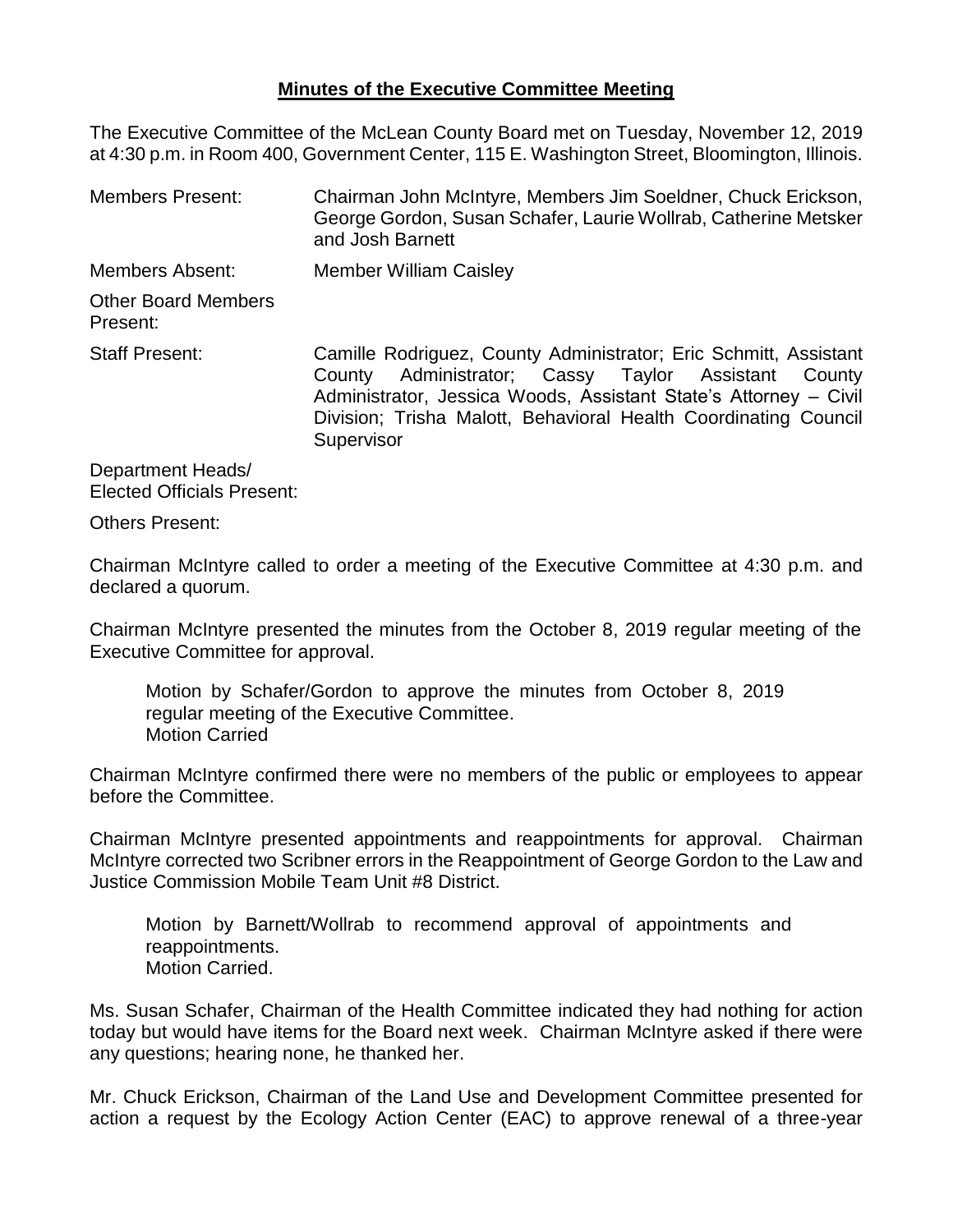Executive Committee Minutes November 12, 2019 Page **2** of **9**

McLean County Solid Waste Program agreement between the EAC, McLean County, the City of Bloomington, and the Town of Normal.

Motion by Erickson/Gordon to recommend approval of a request by the Ecology Action Center (EAC) to approve renewal of a three-year McLean County Solid Waste Program agreement between the EAC, McLean County, the City of Bloomington, and the Town of Normal. Motion Carried.

Chairman Erickson indicated they had no further items for today. Chairman McIntyre asked if there were any questions, hearing none, he thanked Mr. Erickson.

Chairman McIntyre presented on behalf of Mr. William Caisley, Chairman of the Transportation Committee a request to approve an Intergovernmental Agreement with IDOT for Truck Access Route Program (TARP) Funds for Gillum Road – Section 18-00074-03-RS.

Motion by Schafer/Soeldner to recommend approval of an Intergovernmental Agreement with IDOT for Truck Access Route Program (TARP) Funds for Gillum Road – Section 18-00074-03-RS. Motion Carried.

Mr. McIntyre presented for action a request to approve a Weight Limit Resolution for Gillum Road – Section 18-00074-03-RS.

Motion by Wollrab/Soeldner to recommend approval of a Weight Limit Resolution for Gillum Road – Section 18-00074-03-RS. Motion Carried.

Mr. McIntyre presented for action both D1c and d a request to approve a Jurisdictional Transfer Agreement and Jurisdictional Transfer Resolution for West Street in the Village of Danvers. Ms. Metsker asked for background information. Mr. Schmitt explained the County road through Danvers was rerouted many years ago and the Village of Danvers has been taking care of the road since that time. Mr. Schmitt stated a new person at IDOT was going back through documents and realized that paperwork did not include this section in Danvers.

Motion by Gordon/Barnett to recommend approval of a Jurisdictional Transfer Agreement and Jurisdictional Transfer Resolution for West Street in the Village of Danvers. Motion Carried.

Mr. Josh Barnett, Chairman of the Property Committee indicated he had no action items for the Committee but would have items for the Board next week. (5:20) Mr. Barnett presented the Committee with a proposal for architectural/engineering services from Farnsworth Group for the Nursing Home. He stated the Federal Centers for Medicare and Medicaid Services ("CMS") conducted a survey and some life safety tags were noted with the facility that need to be corrected. Ms. Schafer asked what budget expenses would come from. Mr. Schmitt indicated would be paid from the Nursing Home Enterprise Fund. Mr. Gordon asked about timeline for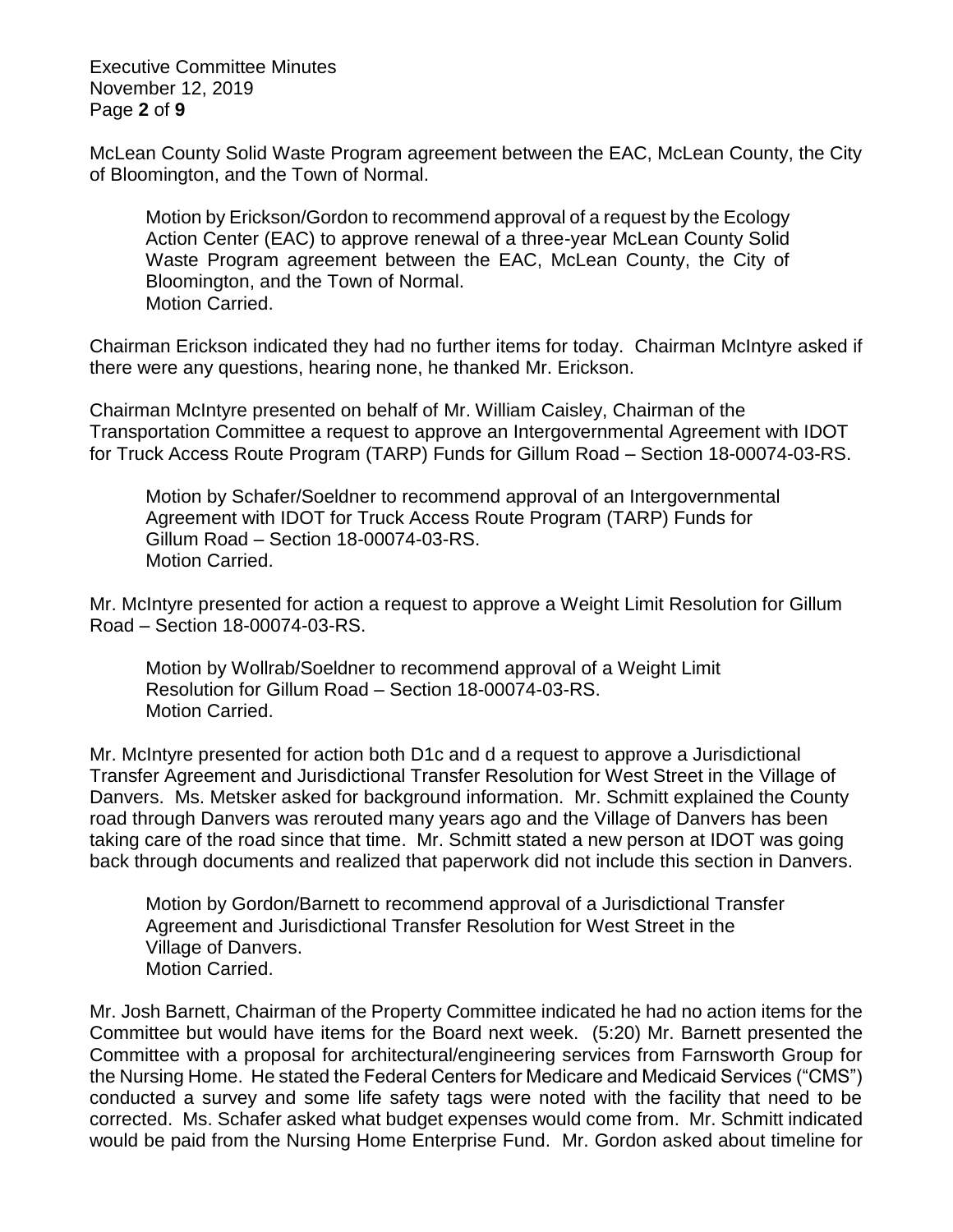Executive Committee Minutes November 12, 2019 Page **3** of **9**

the upgrades. Mr. Schmitt went over possible timeline. Mr. Erickson asked if there was a fine assessed for these tags. Ms. Rodriguez indicated no monetary fine, but we do have penalty for these tags as we cannot get reimbursed for Medicare or Medicaid patients so not taking any new Medicare or Medicaid patients and we cannot participate in the CNA fast track program right now. Mr. Gordon asked when will sanctions will be lifted. Ms. Rodriguez indicated we submitted an action plan to mitigate these tags and are waiting for review by the State. Ms. Metsker asked them to confirm price is for design work only. Mr. Schmitt confirmed amount is for design work. Ms. Wollrab asked if we have met all criteria once we take care of these items. Ms. Rodriguez indicated these are the only items found during this survey, but Staff will be going through the survey requirements to see if there are other areas that need to be addressed. Chairman McIntyre asked if there were any further questions; hearing none, he thanked him.

Mr. George Gordon, Chairman of the Justice Committee presented for action a request to approve an Intergovernmental Agreement between the State of Illinois, Illinois Emergency Management Agency and the County of McLean.

Motion by Gordon/Wollrab to recommend approval of an Intergovernmental Agreement between the State of Illinois, Illinois Emergency Management Agency and the County of McLean Motion Carried.

Mr. Gordon presented for action a request to approve an Agreement for GED Instruction, Calendar Year 2020 with Heartland Community College and the McLean County Sheriff's **Office** 

Motion by Gordon/Schafer to recommend approval of an Agreement for GED Instruction, Calendar Year 2020 with Heartland Community College and the McLean County Sheriff's Office Motion Carried.

Mr. Gordon confirmed it was ok to combine F1c, d, e and the Committee consented to combine booking items. Mr. Gordon presented for action a request to approve Intergovernmental Agreements between the County of McLean and the City of Bloomington, Town of Normal and Illinois State University for booking services.

Motion by Gordon/Barnett to recommend approval of Intergovernmental Agreements between the County of McLean and the City of Bloomington, Town of Normal and Illinois State University for booking services. Motion Carried.

Mr. Gordon presented for action a request to approve a resolution concerning the agreement between McLean County and the Illinois Appellate Prosecutor's Office.

Motion by Gordon/Metsker to recommend approval of a resolution concerning the agreement between McLean County and the Illinois Appellate Prosecutor's Office.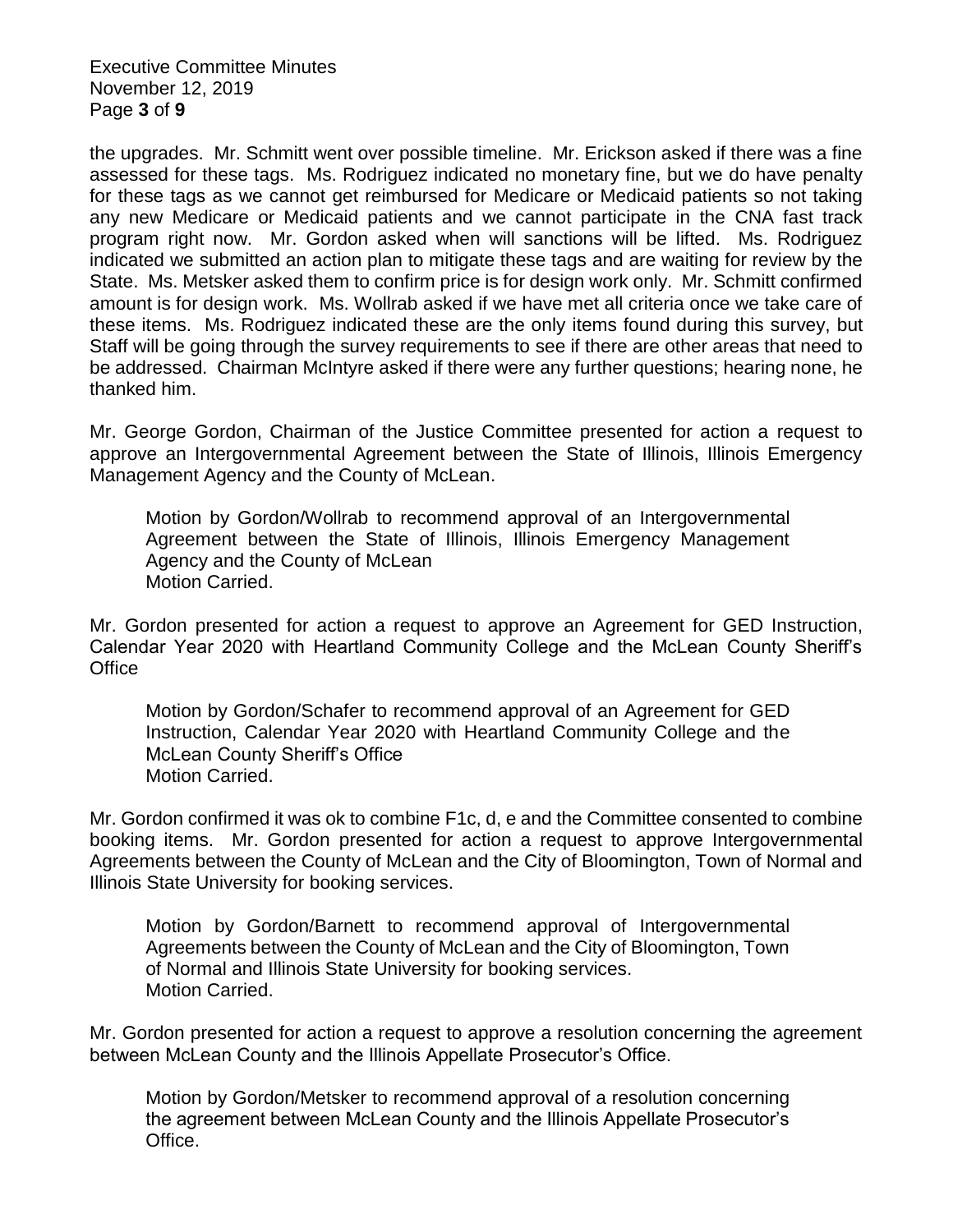Executive Committee Minutes November 12, 2019 Page **4** of **9**

Motion Carried.

Mr. Gordon indicated the Justice Committee had no further items for action today but would have one additional item for the Board next week. Chairman McIntyre asked if there were any questions, hearing none, he thanked him.

Mr. Soeldner, Chairman of the Finance Committee presented for action a request to approve an Emergency Appropriation Ordinance Amending the McLean County Fiscal Year 2019 Combined Annual Appropriation and Budget Ordinance for Animal Control Department 0032 (Donation funds – Animal Control)

Motion by Soeldner/Schafer to recommend approval of an Emergency Appropriation Ordinance Amending the McLean County Fiscal Year 2019 Combined Annual Appropriation and Budget Ordinance for Animal Control Department 0032 (Donation funds – Animal Control) Motion Carried.

Mr. Soeldner presented for action a request to approve an Emergency Appropriation Ordinance Amending the McLean County Fiscal Year 2019 Combined Annual Appropriation and Budget Ordinance Animal Control Department 0032 (Radios – Animal Control).

Motion by Soeldner/Gordon to recommend approval of an Emergency Appropriation Ordinance Amending the McLean County Fiscal Year 2019 Combined Annual Appropriation and Budget Ordinance Animal Control Department 0032 (Radios – Animal Control). Motion Carried.

Mr. Soeldner presented for action a request to approve the Fiscal Year 2020 Compensation Plan.

Motion by Soeldner/Wollrab to recommend approval of the Fiscal Year 2020 Compensation Plan. Motion Carried.

Mr. Soeldner indicated they had nothing further for the Committee today but would have items for the Board next week. Chairman McIntyre asked if there were any questions for Mr. Soeldner, hearing none he thanked him.

Ms. Camille Rodriguez, County Administrator presented for action a request to approve a Second Amendment to the FUSE Program Service Agreement with Chestnut.

Motion by Barnett/Gordon to recommend approval of a Second Amendment to the FUSE Program Service Agreement with Chestnut. Motion Carried.

(21:09) Ms. Rodriguez presented for action a request to approve the County Administrator's Office Budget (Fund 0001 Department 0002, Program 0002) budget. Ms. Rodriguez indicated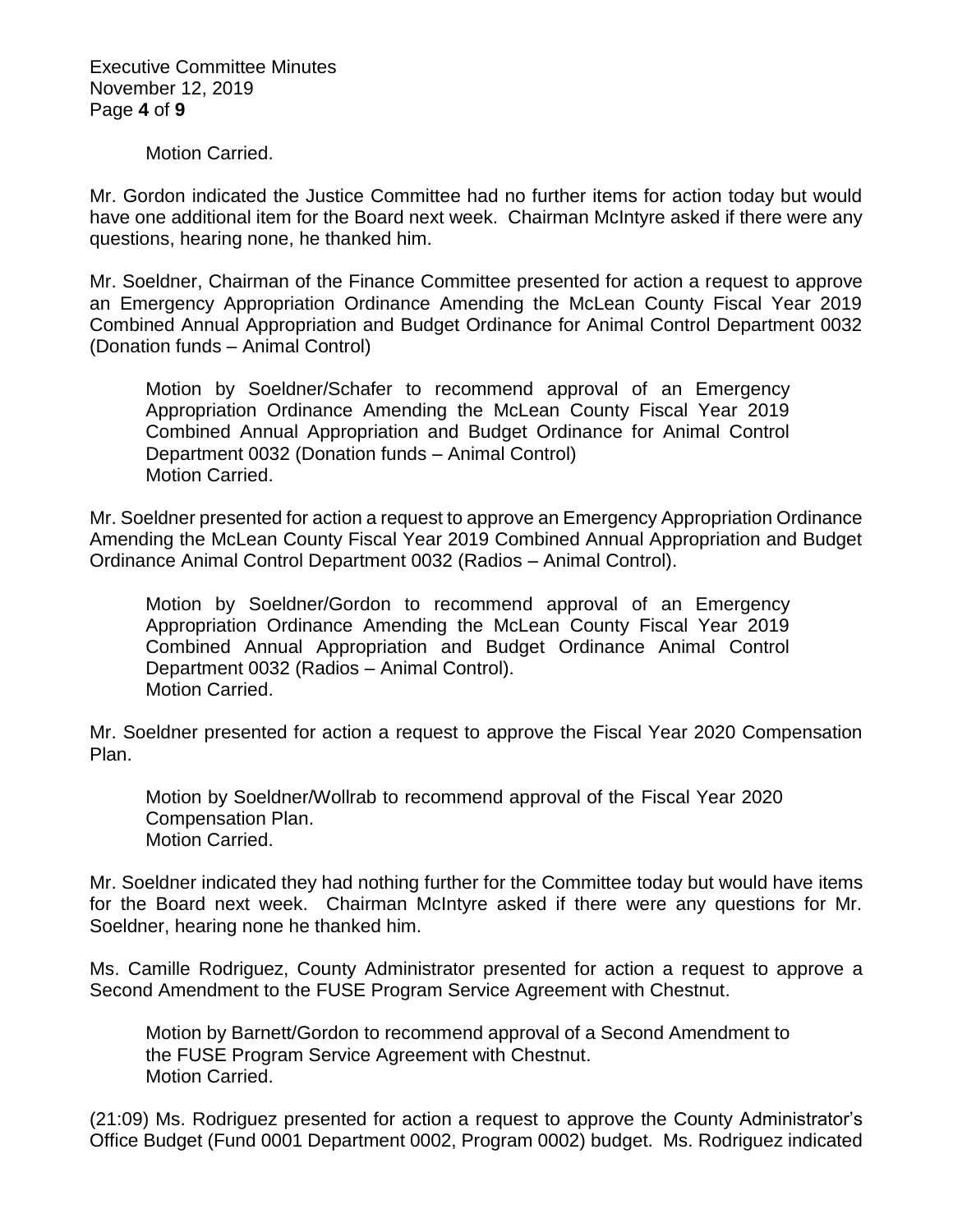Executive Committee Minutes November 12, 2019 Page **5** of **9**

they would be bringing to stand up for Finance Committee a request for a new position in the Administrator office, an HR Director. She indicated funding had become available after requested adjustments to the Nursing Home Budget were made and approved at a special meeting of the Health Committee last Friday. Ms. Schafer asked if budget number for full time employees before them was correct. Mr. Schmitt indicated that number is correct as the position would be paid out of the risk management fund. Mr. Soeldner asked if this person would have a support staff. Ms. Rodriguez indicated there is existing staff person in our office that performs some of these duties. Ms. Schafer asked how this position would impact existing HR positions at Health Department and Nursing Home. Ms. Rodriguez indicated individual would collaborate with them to standardize processes. Ms. Metsker asked about future funding for this position. Mr. Schmitt went over future funding. Mr. Gordon asked for information on the collaboration effort with HR positions. Ms. Rodriguez indicated current individuals perform some HR duties, but they do not have the title of HR generalist, so would work with them to regulate the work across the organization. Mr. Gordon asked if chain of command would come through Administration. Ms. Rodriguez confirmed it would. Mr. McIntyre asked if this person would also provide training. Ms. Rodriguez confirmed this position would provide HR training for the entire organization. Ms. Wollrab indicated that HR person is to reduce liability in the organization with training as well as organize onboarding and offboarding and other processes and felt this was something the organization needed. Ms. Rodriguez indicated they would also bring a budget amendment for the County Clerk and a budget amendment for fleet to Standup. Mr. Soeldner asked if Fleet would come before Justice or Finance. Mr. Schmitt indicated it would come to Executive.

Motion by Barnett/Gordon to recommend approval of County Administrator's Office Budget (Fund 0001 Department 0002, Program 0002) Motion Carried.

Ms. Rodriguez presented for action a request to approve the Shared Sale Tax/Municipalities Budget (Fund 0007, Department 0099, Program 0099 and Fund 0007, Department 0001, Program 0060 Budget. (40:00) Ms. Trisha Malott came forward and provided a PowerPoint presentation to the Committee summarizing programs and budgets for the Triage Center, FUSE program, Outpatient Telepsychiatry Clinic, Adolescent Intensive Outpatient Services and the annual Behavioral Health Forum. She went over changes from the prior year budget including personnel expenses, telepsychiatry, adolescent program, electronic medical records system and security. Ms. Metsker asked if Sheriff would be taking care of security initially. Ms. Malott indicated discussions have included what the position would entail, whether to use contract security or inhouse and training. She stated Sheriff and Chiefs of Police for Normal and Bloomington feel it would be better managed in-house rather than contracting it out for similar expense, and the in-house expense would be paid for out of this budget. Mr. McIntyre commented he felt security was an important piece for this walk-in clinic. (54:03) Mr. Soeldner asked about maintenance building and grounds expense. Ms. Malott indicated it was for plans to modify the Triage Center area. Mr. Soeldner asked about parking expense. Ms. Malott indicated that 60% of FUSE is work out in the community so pay for parking for that staff. Mr. Gordon stated she had mentioned collaborative funding for the Adolescent program and asked if she had any idea what Advocate or OSF could provide. Ms. Malott indicated they could be providing other things besides dollars such as a nurse or space. Mr. Gordon asked about outpatient services and the reference to Full Day. Ms. Malott indicated adolescents would be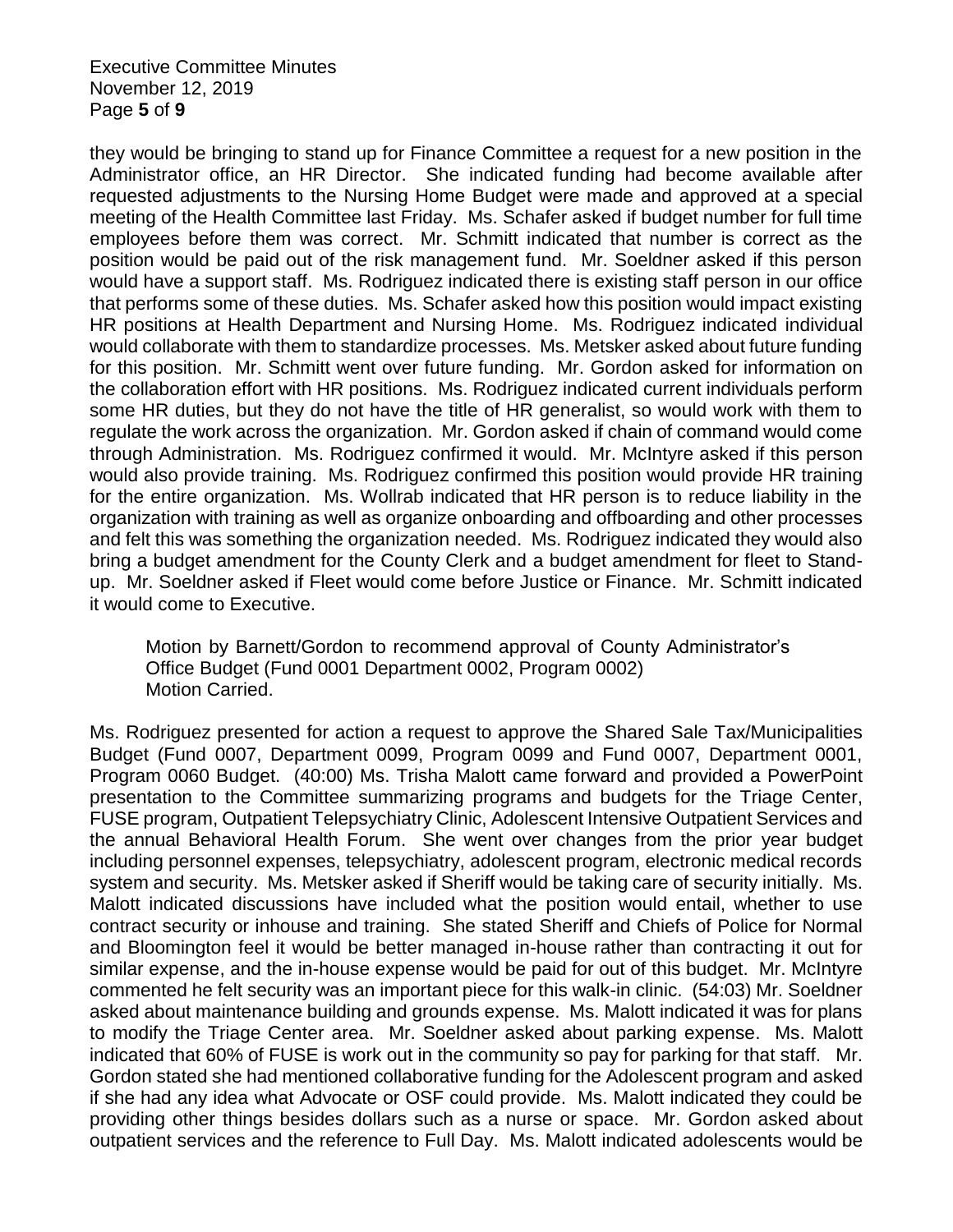Executive Committee Minutes November 12, 2019 Page **6** of **9**

there all day but would return home at night. She indicated this would be until they transition back into school. Mr. Barnett asked for clarification on parking. Ms. Malott indicated they park in the parking deck, so the funds are paid to the City of Bloomington.

Motion by Schafer/Wollrab to recommend approval of the Shared Sale Tax/Municipalities Budget (Fund 0007, Department 0099, Program 0099 and Fund 0007, Department 0001, Program 0060 budget. Motion Carried.

Mr. McIntyre commented he was pleased to see the hospitals and other organizations working together on these programs. Ms. Wollrab asked if Ms. Malott had an idea with when the Adolescent program would start. Ms. Malott indicated she hoped services could begin the first quarter of 2020.

Ms. Rodriguez presented for action a request to approve the County Board Budget (Fund 0001 Department 0001 Program 0001). Ms. Wollrab asked about comments and key provided. Mr. Schmitt indicated a lot of changes were made due to change in court fees law and this was provided to show funding not going to specific departments but to the County Board Budget. He said he also included the end of year transfers included in budget.

Motion by Gordon/Soeldner to recommend approval of the County Board (Fund 0001 Department 0001 Program 0001) budget. Motion Carried.

Ms. Rodriguez presented the general employment activity report Chairman McIntyre asked if there were any questions; hearing none, he thanked her and moved to the presentation of Committee budgets.

Vice Chairman Soeldner presented for consideration and approval the 2020 Departmental Budgets under the Oversight of the Executive Committee.

Motion by Soeldner/Schafer to recommend approval of the 2020 Departmental Budgets under the oversight of the Executive Committee. Motion Carried.

Chairman Soeldner presented for consideration and approval the 2020 Departmental Budgets under the Oversight of the Finance Committee.

Motion by Soeldner/Metsker to recommend approval of the 2020 Departmental Budgets under the Oversight of the Finance Committee as amended. Motion Carried.

Chairman Gordon presented for consideration and approval the 2020 Departmental Budgets under the Oversight of the Justice Committee.

Motion by Gordon/Wollrab to recommend approval of the 2020 Departmental Budgets under the Oversight of the Justice Committee.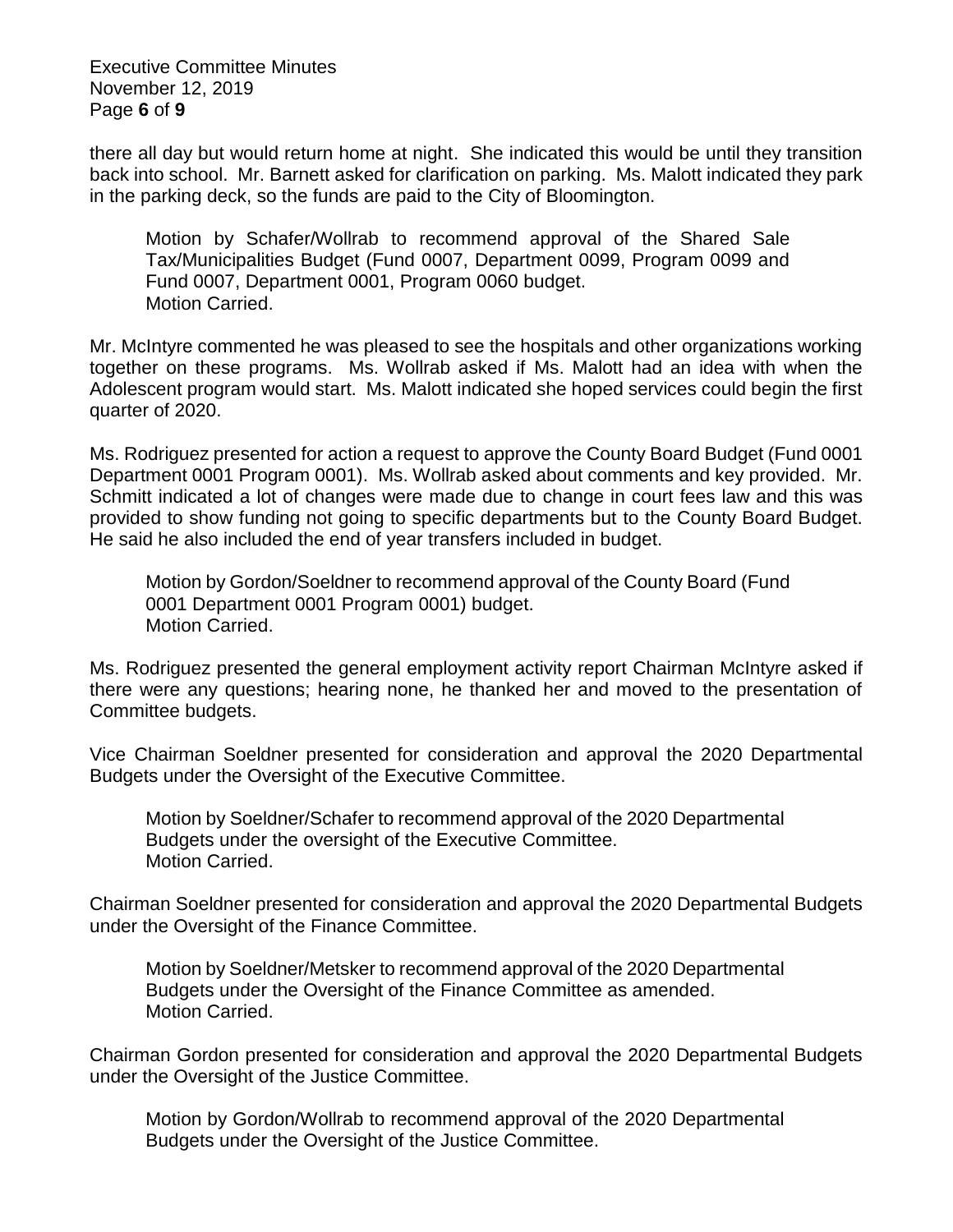Executive Committee Minutes November 12, 2019 Page **7** of **9**

Motion Carried.

Vice Chair Wollrab presented for consideration and approval the 2020 Departmental Budgets under the Oversight of the Land Use and Development Committee.

Motion by Wollrab/Barnett to recommend approval of the 2020 Departmental Budgets under the Oversight of the Land Use and Development Committee. Motion Carried.

Chairman Barnett presented for consideration and approval the 2020 Departmental Budgets under the Oversight of the Property Committee.

Motion by Barnett/Gordon to recommend approval of the 2020 Departmental Budgets under the Oversight of the Property Committee as amended. Motion Carried.

Chairman McIntyre presented for consideration and approval the 2020 Departmental Budgets under the Oversight of the Transportation Committee.

Motion by Barnett/Soeldner to recommend approval of the 2020 Departmental Budgets under the Oversight of the Transportation Committee. Motion Carried.

Chairman Schafer presented for consideration and approval the 2020 Department Budgets under the Oversight of the Health Committee.

Motion by Schafer/Metsker to recommend approval of the 2020 Departmental Budgets under the Oversight of the Health Committee. Motion Carried.

Chairman McIntyre presented a request to approve the Fiscal Year 2020 Combined Annual Appropriation and Budget Ordinance, as recommended by the various Oversight Committees.

Motion by Soeldner/Barnett to recommend approval of the Fiscal Year 2020 Combined Annual Appropriation and Budget Ordinance, as recommended by the Oversight Committees. Motion Carried.

Chairman McIntyre presented for action a request to approve the McLean County 2019 Tax Levy Ordinance.

Motion by Metsker/Schafer to recommend approval of the McLean County 2019 Tax Levy Ordinance. Motion Carried.

Chairman McIntyre presented for action a request to approve an Amendment to the Full Time Equivalent (FTE) Resolution for Fiscal Year 2020.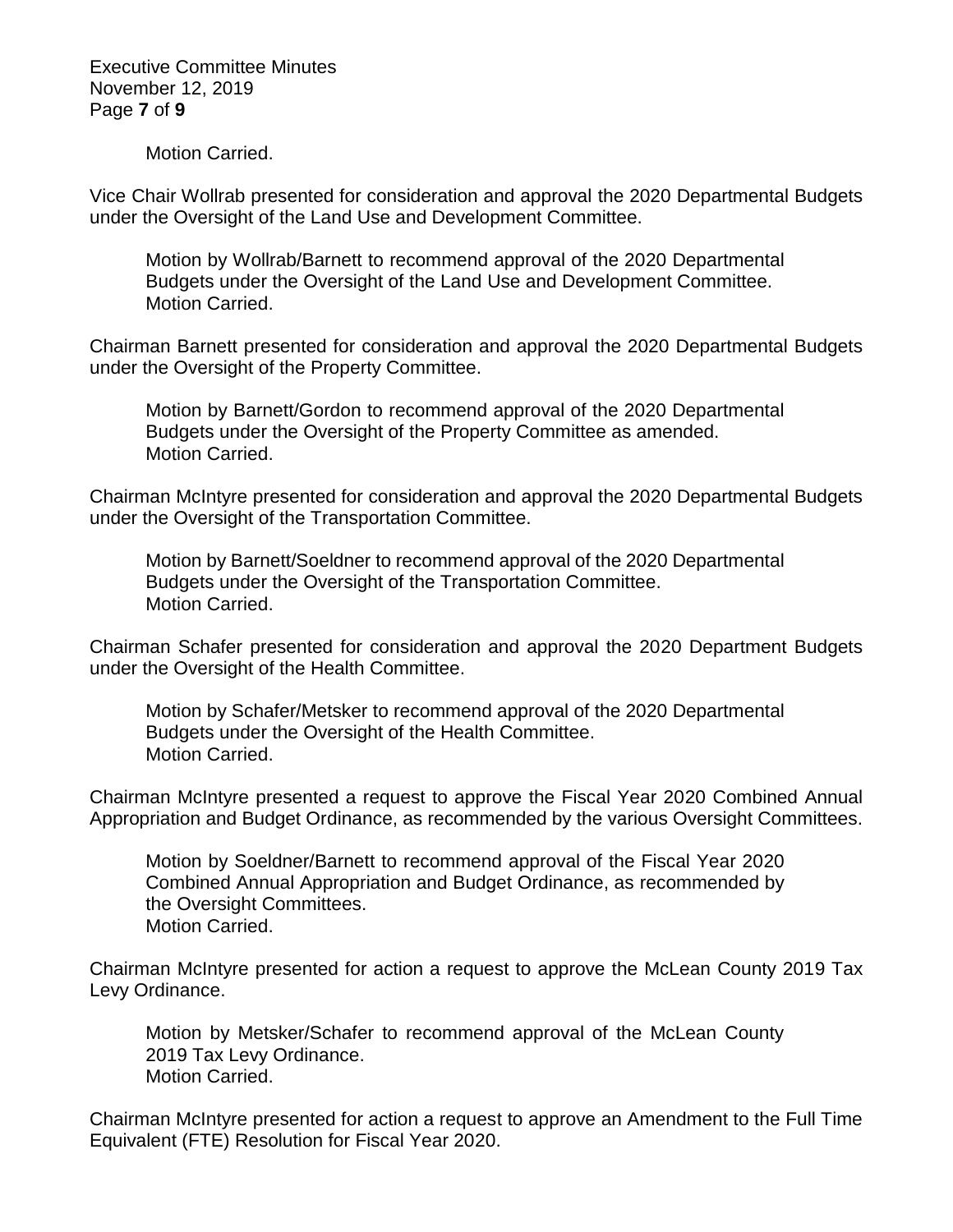Motion by Gordon/Wollrab to recommend approval of an Amendment to the Full Time Equivalent (FTE) Resolution for Fiscal Year 2020. Motion Carried.

Chairman McIntyre presented for action a request to approve the Five-Year Capital Improvement Budget, as recommended by the various Oversight Committees.

Motion by Wollrab/Gordon to recommend approval of the Five-Year Capital Improvement Budget, as recommended by the various Oversight Committees. Motion Carried.

Chairman McIntyre asked if there was anything under other business; hearing nothing Chairman McIntyre presented a transfer of \$32,350 for the Triage Center.

Motion by Schafer/Gordon to recommend payment of a Transfer for the Triage Center. Motion Carried.

Chairman McIntyre presented bills in the amount of \$250,768.24 for the general fund, shared sales tax, veterans and vending machine account and \$14,554.42 for the Regional Planning Fund.

## MCLEAN COUNTY BOARD COMMITTEE REPORT PAGE 1 OF 7 AS OF 11/3/2019 **EXPENDITURE SUMMARY BY FUND**

**Executive Committee** 

| <b>FUND</b>          | <b>FUND TITLE</b>                                      | <b>PENDING TOTAL</b> | <b>PREPAID TOTAL</b>     | <b>FUND TOTAL</b>        |
|----------------------|--------------------------------------------------------|----------------------|--------------------------|--------------------------|
| 0001<br>0007<br>0136 | <b>GENERAL FUND</b><br>Shared Sales Tax/Municipalities |                      | \$244,064.82             | \$244,064.82             |
|                      | VETERANS ASSISTANCE COMM.                              |                      | \$4,021.31<br>\$2,682.11 | \$4,021.31<br>\$2,682.11 |
|                      |                                                        |                      | \$250,768.24             | \$250.768.24             |

\$250,768.24

## MCLEAN COUNTY BOARD COMMITTEE REPORT PAGE 1 OF 2

AS OF 11/3/2019

**EXPENDITURE SUMMARY BY FUND** 

Regional Planning

| <b>FUND</b> | <b>FUND TITLE</b> | <b>PENDING TOTAL</b> | <b>PREPAID TOTAL</b> | <b>FUND TOTAL</b> |
|-------------|-------------------|----------------------|----------------------|-------------------|
| 0010        | Regional Planning |                      | \$14,554.42          | \$14,554,42       |
|             |                   |                      | \$14,554.42          | \$14,554,42       |

FF CHAIRMAN

Motion by Metsker/Gordon to recommend payment of the Regional Planning invoices and General fund, Shared Sales Tax, Veterans and Vending Machine Account invoices. Motion Carried.